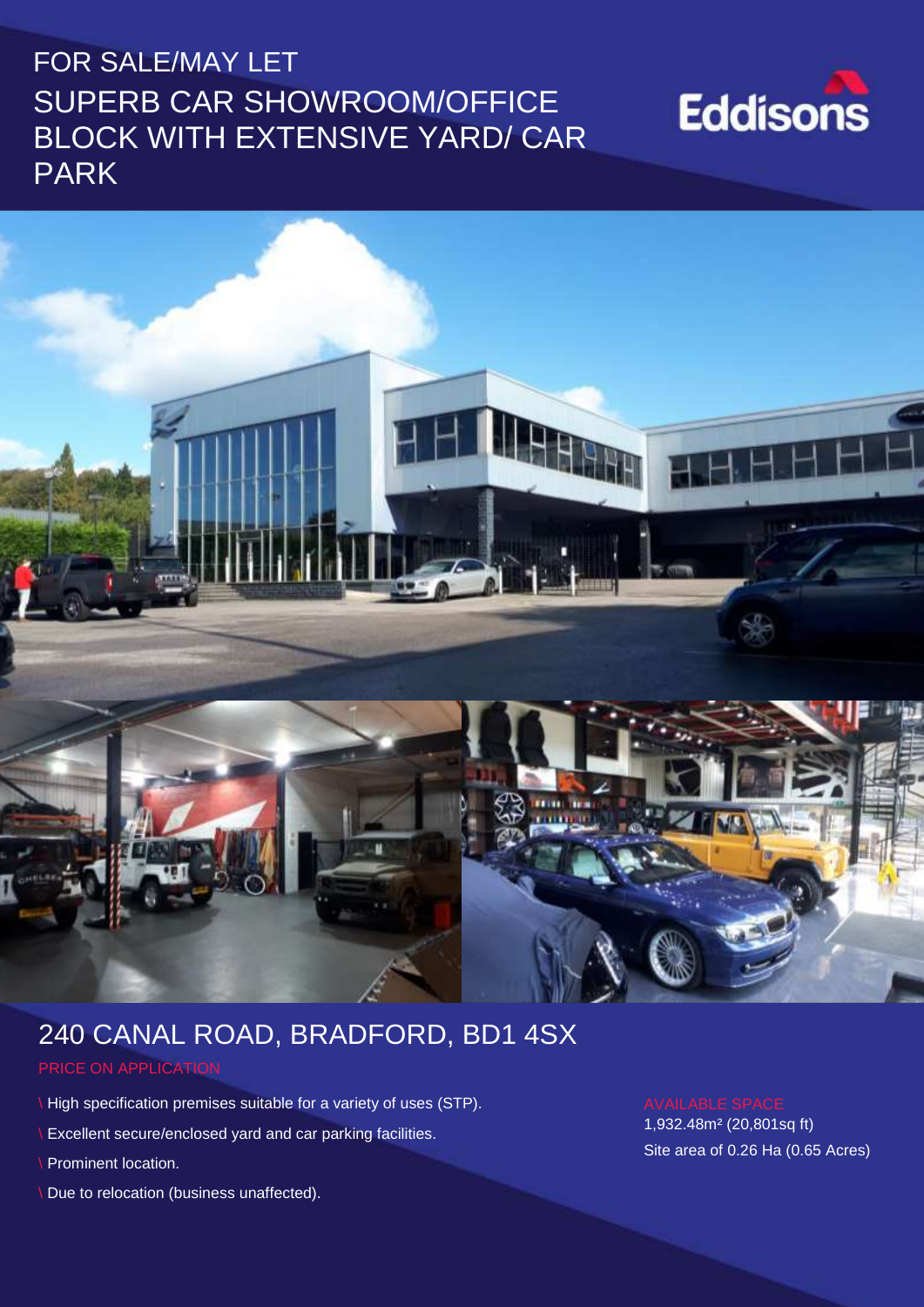



The property enjoys a prominent main road frontage to Canal Road, one of the main arterial routes in and out of Bradford city centre.

Canal Road connects with the inner ring road which provides good access to the city centre and the M606 is only circa 3.5 miles in distance. To the north is Shipley and Leeds is approximately 9.5 miles to the east.

#### **DESCRIPTION**

The property comprises a high specification two storey bespoke car showroom, office and warehouse block being steel portal framed with concrete floors throughout under a pitched metal sheet roof.

At first floor level the accommodation consists of a showroom area, attractive offices and staff facilities including a gymnasium. A number of high quality private and general offices are divided out in glazed partitions with suspended ceilings.

The ground floor accommodation provides a front showroom area, office/store rooms, two mezzanine office/store rooms and a warehouse area with a separate workshop benefitting from an Omer 3000kg vehicle lift linking the ground and first floor. Access is via 2 drive in roller shutter doors.

| <b>GROUND FLOOR</b>      | $M^2$    | <b>SQ FT</b> |
|--------------------------|----------|--------------|
| Showroom/offices         | 202.90   | 2,184        |
| Warehouse and garage     | 604.06   | 6,502        |
| Mezzanine stores         | 38.09    | 410          |
| <b>FIRST FLOOR</b>       |          |              |
| Showroom                 | 770.82   | 8,297        |
| Offices with stores      | 316.61   | 3,408        |
| <b>Total floor space</b> | 1.932.48 | 20,801       |

Externally the property benefits from extensive yard/car parking facilities with an electronic sliding gate. All mains services are in situ.



### RATEABLE VALUE

Description / Car Showroom and Premises

Rateable value / £98,000

### VAT

Prices and rental are exclusive of VAT if chargeable.

#### **TERMS**

The property is available freehold and offered with full vacant possession upon completion.

Price on application.

## LEGAL COSTS

Each party to be responsible for their own legal costs incurred in the transaction.

#### **VIEWING**

By prior arrangement with the agents:

Eddisons Tel / 01274 734101 Email / john.padgett@eddisons.com Email / matthew.jennings@eddisons.com

OCTOBER 2019 SUBJECT TO CONTRACT FILE REF / 731.4226A (114658)

#### For more information, visit eddisons.com/property 01274 734101



#### **Important Information**

Eddisors is the trading name of Eddisons Commercial Ltd and Eddisons Commercial (Roperty Management) Ltd (the Company for the Company for itself and for the vendorial or lesson)) of this property for whom it acts as agents (i) The particulars are opered outline ofly for the guidance of licensed particles or detection and constitution offer or consect it). At descriptions are given in good faith and are believed to be converted in any relevan authority to make or give any representation or warvarily whatever in relation to the property, hit Unless otherwise stated all prices and rents are purped exclusive of WIT. Mil Where applicable an Energy Performance Certi